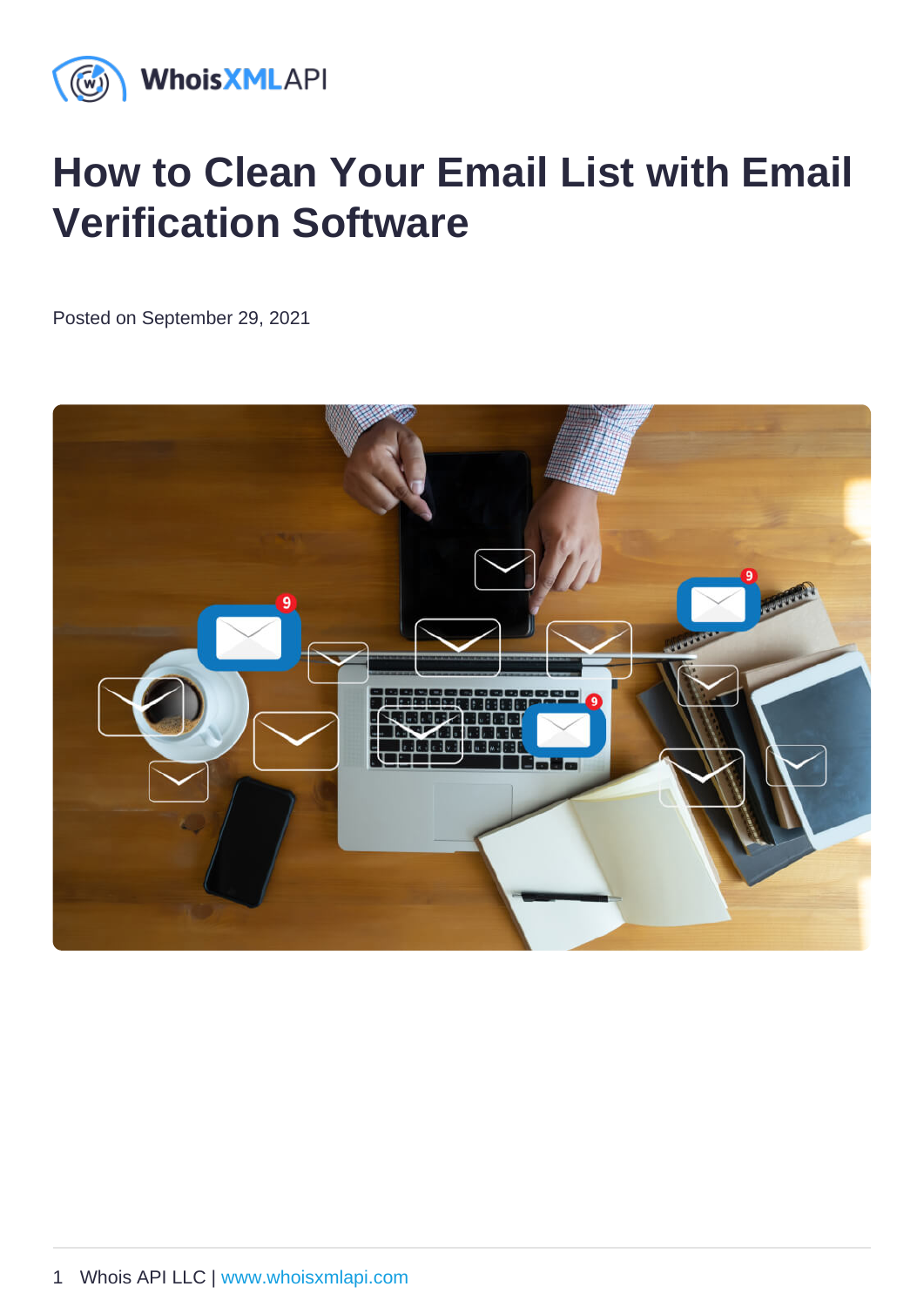Email marketing remains one of the most effective online marketing strategies today. And [these](https://blog.hubspot.com/marketing/email-marketing-stats)  [statistics](https://blog.hubspot.com/marketing/email-marketing-stats) prove that:

- Around 4 billion users send and receive emails daily.
- Email marketers who employ segmented campaigns have noted as much as a 760% increase in revenue due to the strategy.
- Four out of five digital marketers would rather give up social media than email marketing.

As shown, despite the ever-growing popularity of social media marketing, many companies still rely more on email. And the reason could be that they believe it's less intrusive. That is especially true when it comes to receiving messages from people the recipients do not personally know.

# Importance of Email Verification and Maintaining a Clean Email List

Email marketing is only effective when the intended recipients actually get and act on the messages. To drive purchases, email marketers first need to ensure their distribution lists are free of fake or invalid email addresses, ones that can't receive messages and, therefore, can't convert into sales.

Here are three reasons why every organization that relies on digital marketing needs to clean and verify its email list.

### Reason #1: Improve Email Deliverability

Email deliverability simply refers to a person or website's ability to send emails to subscribers' inboxes. Many people hold this statistic in high esteem and see it as a benchmark for determining whether an email campaign is successful or not. While other metrics can help determine a campaign's effectiveness, email deliverability is one of the strongest indicators.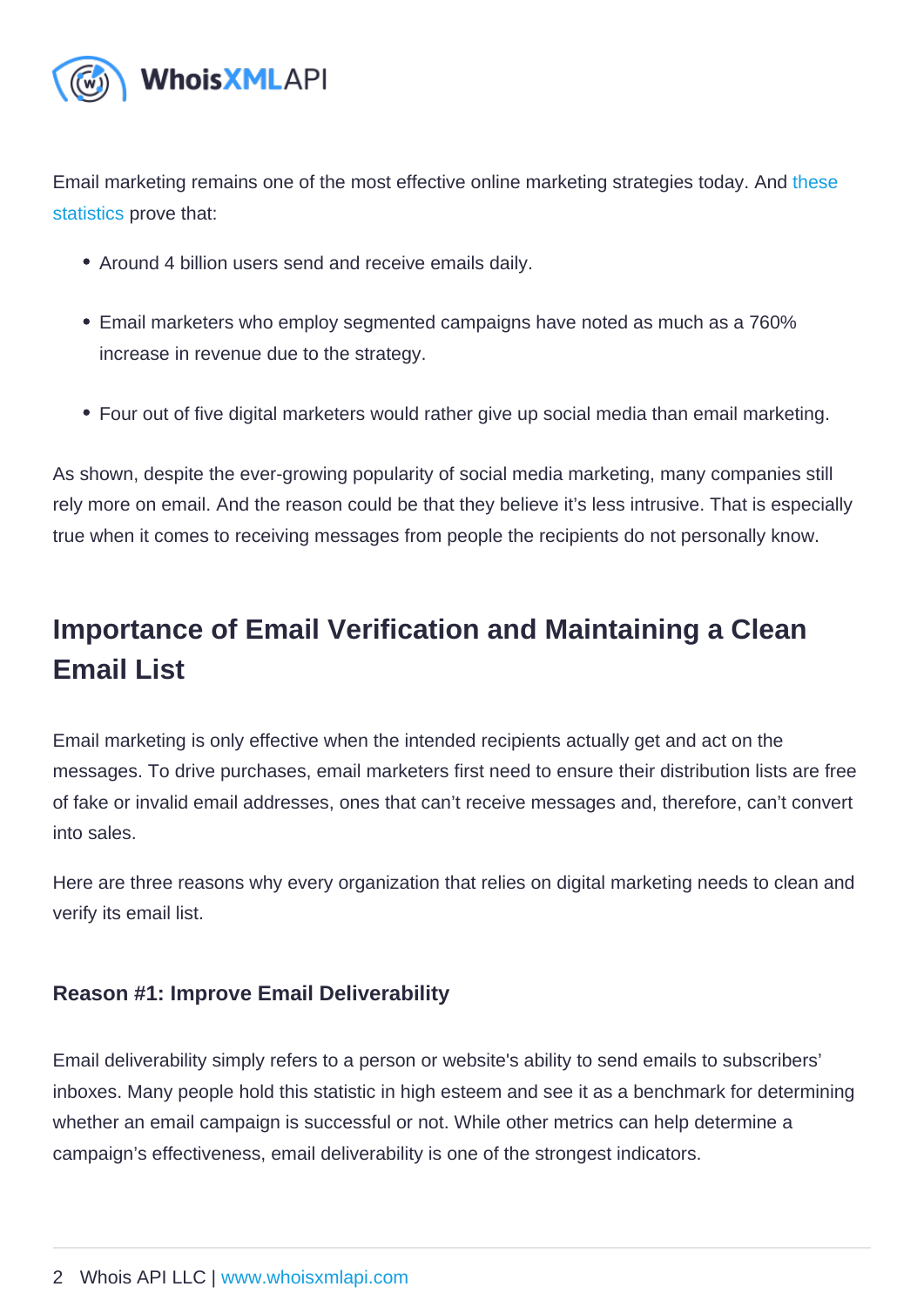But businesses can't ensure email deliverability without asking subscribers to [verify their email](https://emailverification.whoisxmlapi.com/blog/why-use-e-mail-verification)  [addresses](https://emailverification.whoisxmlapi.com/blog/why-use-e-mail-verification). Only by avoiding sending messages to fake or invalid inboxes can any company maintain a high deliverability rating, a statistic that will keep it in the good graces of Internet service providers (ISPs).

### Reason #2: Reduce Bounce Rate

The bounce rate is another important indicator to measure the success of an email marketing campaign. A high bounce rate negatively [affects an organization's email deliverability.](https://emailverification.whoisxmlapi.com/blog/why-you-need-to-validate-your-mailing-list) Some email service providers may even suspend companies' accounts if their bounce rates exceed a certain threshold.

Requiring subscribers to verify their email addresses can help reduce the number of discontinued, fake, and corrupted addresses from making it to a distribution list. That should help companies keep their bounce rates from going too high.

### Reason #3: Retain Only Valid Email Addresses

There's probably nothing worse than gaining a substantial number of email addresses only to realize that many of them are invalid or fake. Users can get temporary or fake email addresses from countless websites so they can receive special offers that usually require a subscription.

Asking them to verify their email addresses is a great way to clean up distribution lists. After all, a list containing valid email addresses is far more valuable and useful than one full of fake addresses. Email verification can help reduce the number of invalid email addresses in subscription lists.

To reiterate, email verification and distribution list hygiene are critical factors that all digital marketers should keep in mind because they can make or break campaigns.

Cleaning up an email list involves removing inactive or cold addresses that belong to users that will never convert into sales. The process ensures a good relationship between an organization and ISPs and email service providers (ESP). It allows companies to enjoy a high deliverability rating and a low bounce rate, send messages only to valid email addresses, and avoid spam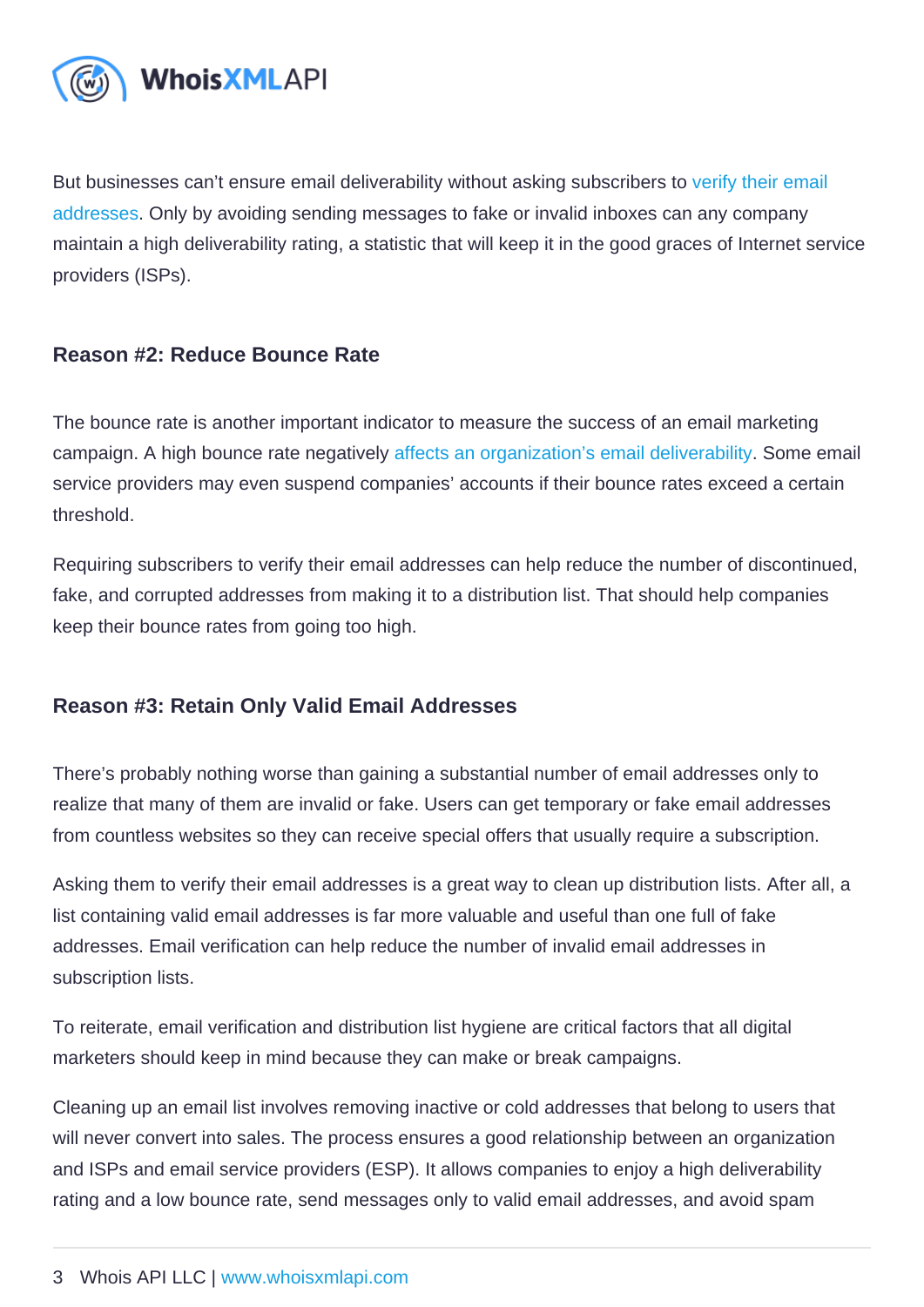traps. And all that adds up to getting better marketing results.

Businesses need to know that apart from tracking spam complaints, most ESPs use sophisticated measures to calculate opens, clicks, inactivity, and unsubscribes. Their email marketers should thus monitor client behaviors closely and understand that even the most engaged subscribers may lose interest over time. That said, instead of being assets, they end up as more of a liability.

Maintaining an email list can be complicated without the help of tools like email verification software. Statistics say that an email distribution list can contain hundreds if not thousands of addresses. If that's the case, imagine the amount of time and effort it will take to go over a list one email address at a time. And also, which email lists require regular cleanups?

## Which Email Lists Need Cleaning?

Companies keep several email distribution lists that require regular cleanup to become truly beneficial. Four of them are described in more detail below.

### Response Lists

Response lists contain the email addresses of people who responded to an offer in some way. These respondents can be customers who made recent purchases or prospects who expressed interest in specific products or services.

Keeping the contact details of customers is critical because it's always easier to sell more to people who already bought a company's products or services. Staying in communication with prospects is also important since they are already interested. They may have bought similar stuff from competitors but are looking for better options and can, therefore, be swayed to change providers. Their email addresses are usually stored in so-called "warm prospect lists."

More than cleaning, though, response lists need to be updated regularly, which organizations can do faster with an email verification tool. Email addresses that are no longer used by their owners are considered invalid, which email verification tools can [spot](https://emailverification.whoisxmlapi.com/blog/what-is-email-verification-or-validation-and-how-does-it-work) faster than any person manually.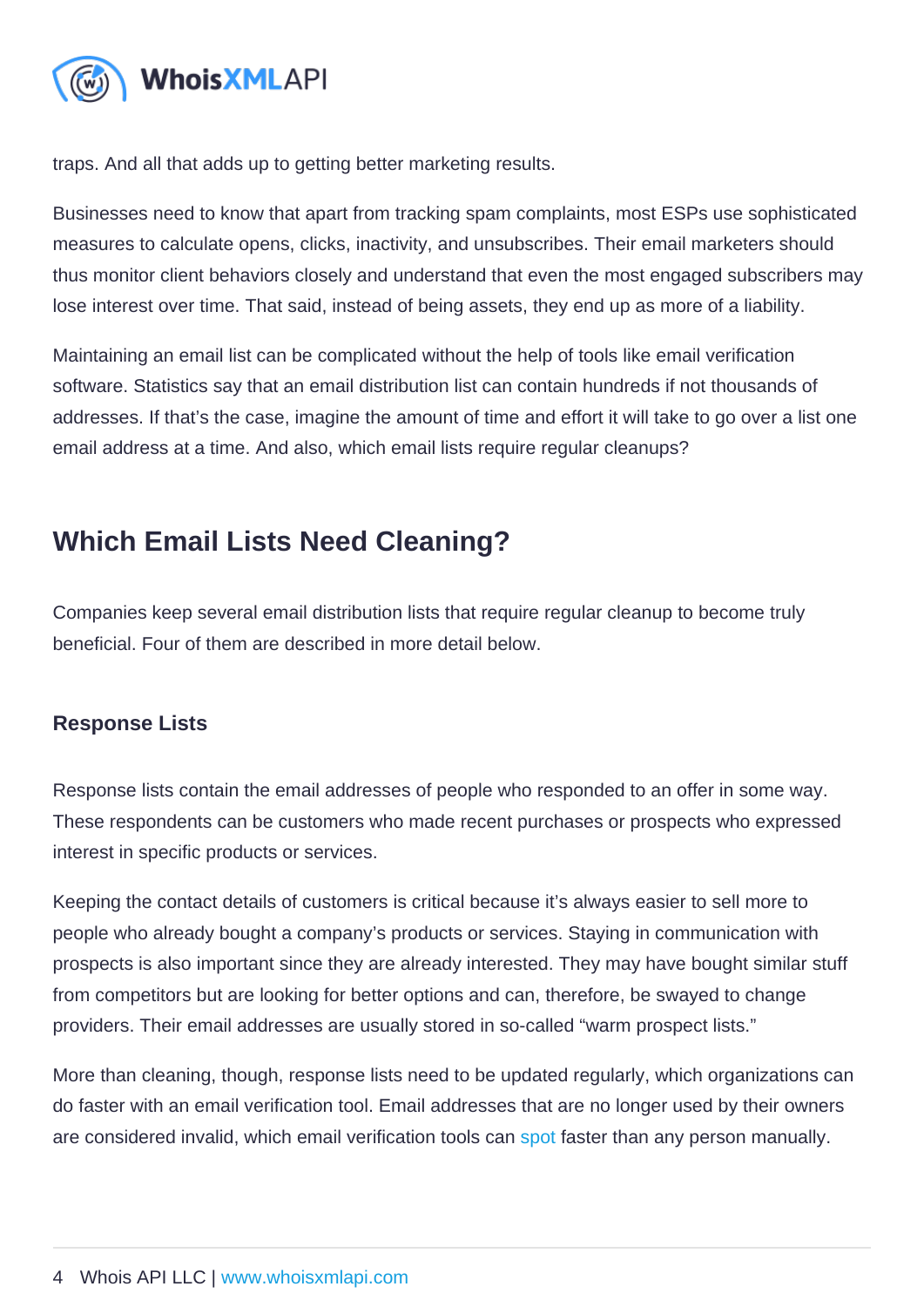#### Compiled Lists

Compiled lists generally contain cold prospects. The email addresses in them come from various sources, including survey companies, telemarketing firms, and residential address databases. They are also known as "cold mailing lists," as they contain the email addresses of people who do not know about their owners. That makes them more challenging to generate leads or sales from.

To reduce the chances that contacting the people on compiled lists lead to lower deliverability and higher bounce rates, a distribution list cleanup is also necessary.

#### Newsletter Lists

A newsletter is one way by which organizations can spread the word to both customers and prospects. It gives recipients useful information about products and services, such as tips, howtos, or general news. As such, it can help build trust and loyalty with readers, which could translate into sales.

Like the other lists, newsletter lists require regular cleanup and updating.

#### Announcement Lists

Businesses also keep announcement lists to generate more sales. Announcement emails are used to send coupons, make product and service announcements, and give information on holiday specials and other discounts or incentives. All these are meant to entice recipients to buy.

Announcement lists should be cleaned up, too, if they are to prove more useful than harmful.

All of the lists above can have tons of email addresses and going over each of them is laborintensive and time-consuming. Automation may help, which email verification tools can do.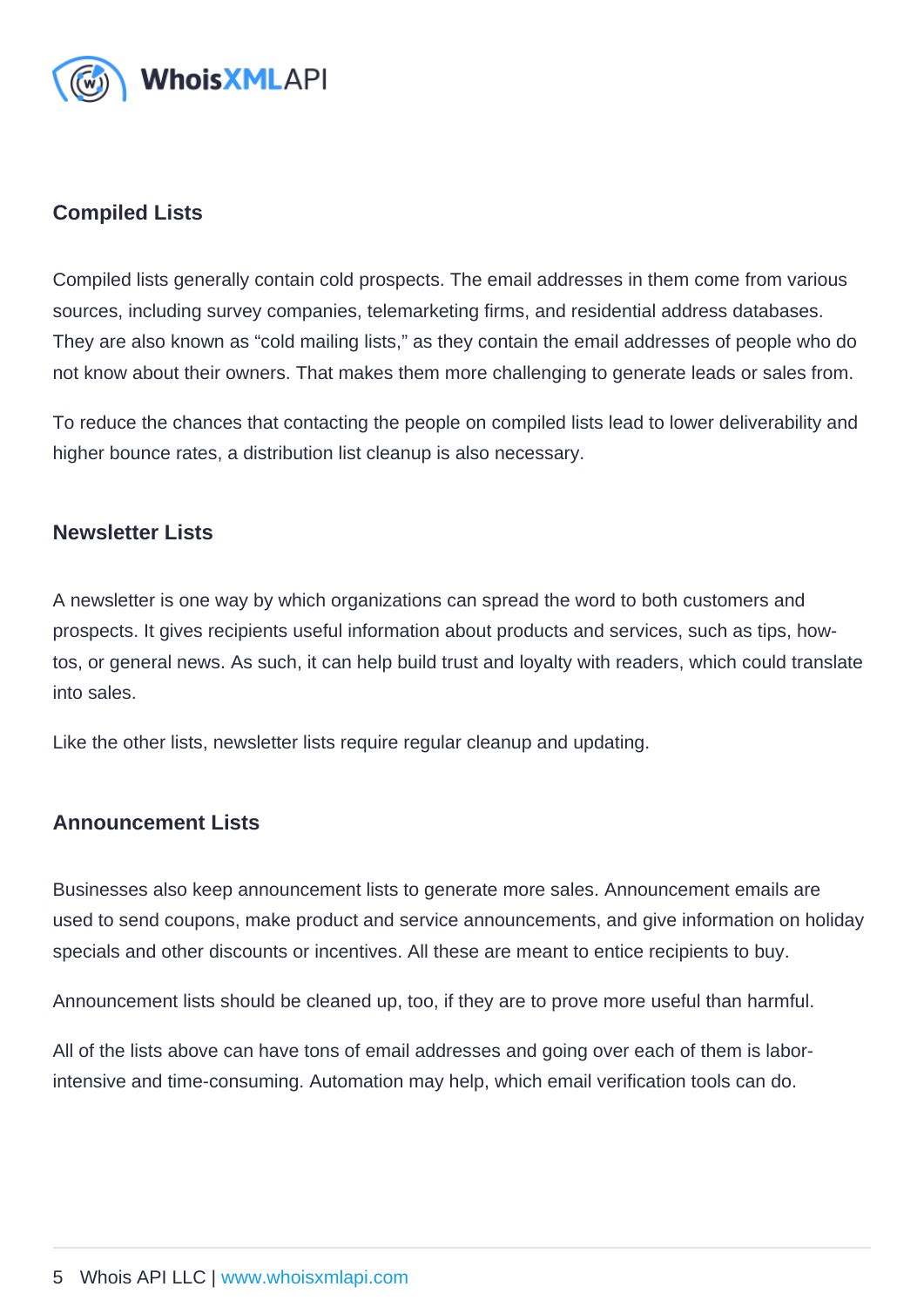# How to Clean an Email List with an Email Verification **Software**

Email verification tools can help companies maintain a clean email list by:

- Checking for invalid email address formats: Email verification tools can identify if the email addresses on your list conform to Internet Engineering Task Force (IETF) standards with the help of a syntactic validation engine.
- Pointing out misspellings: Email verification tools can check addresses for typos. They also determine if the addresses follow known fake email address patterns. This feature prevents users from sending messages to nonexistent inboxes that may dampen its deliverability rating.
- Verifying a mail server's or a mailbox's existence: Email verification tools check if an email address is active and so receive messages using the Simple Mail Transfer Protocol (SMTP) from any sender.
- Identifying catch-all addresses: While catch-all email addresses, such as info@companyname[.]com, help companies receive all emails intended for employees who may have left them, for example, they don't have the same effect on the senders. Catch-all inboxes are hardly opened because they're not assigned to a particular user. That could translate to a lost marketing or sales opportunity. Email verification tools can tell users if an email address is a catch-all and may be best taken off their distribution list.

Digital marketers can use email verification tools to validate addresses in real time. Integrating them into existing address gathering apps to check every address's validity before it gets added to a distribution database is an excellent way to maintain list hygiene.

---

[Email Verification API](https://emailverification.whoisxmlapi.com/api) can help improve marketing campaigns. It is a must-have for doing regular email list cleanups to avoid potential damage to an organization's reputation. An email marketing campaign, after all, cannot succeed if messages do not reach their intended audiences. Needless